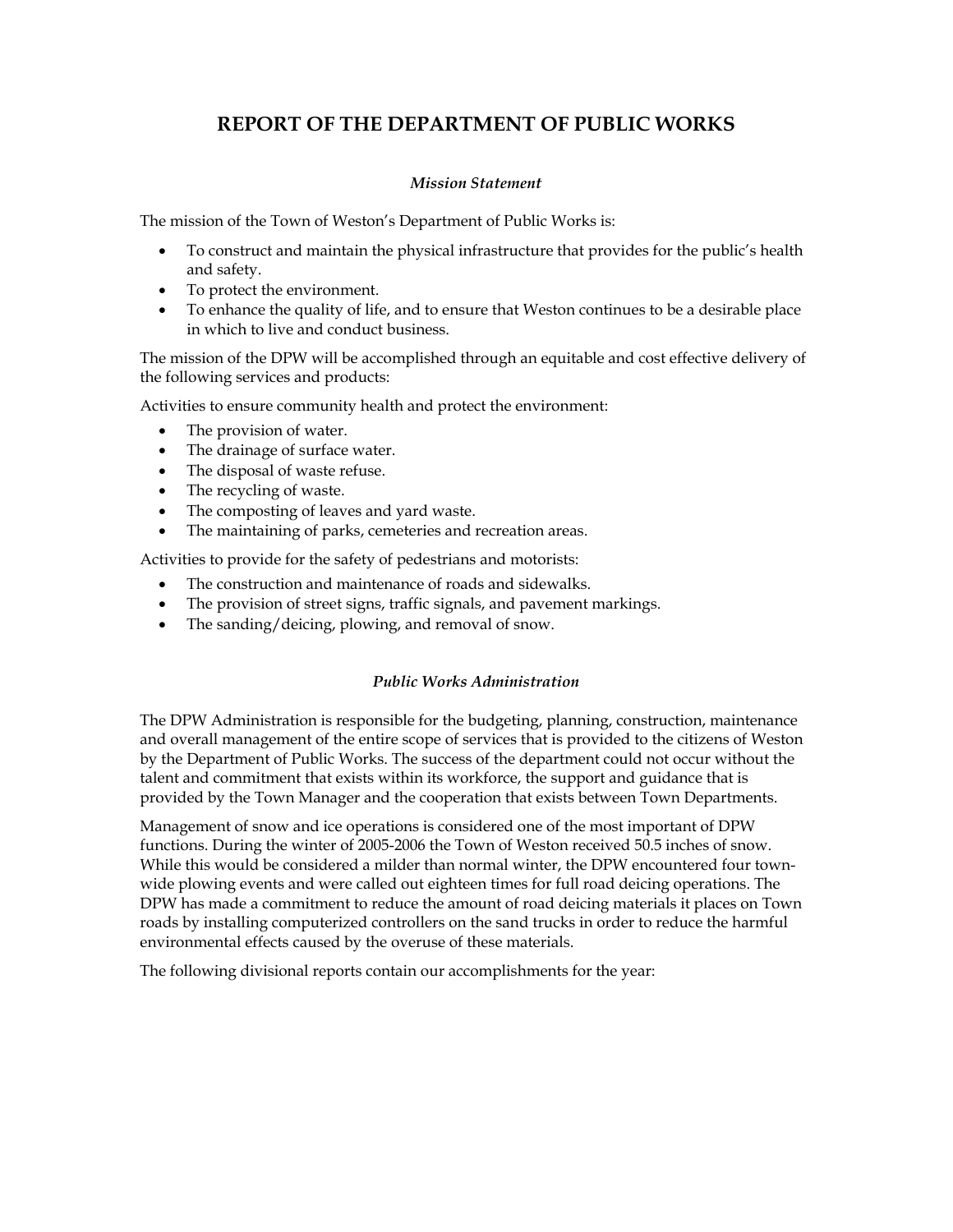## *Town Engineer*

The Town Engineer is responsible for the implementation of the capital improvements program for the DPW, including water, roadway and drainage system improvements, and assistance to various other departments and boards.

A new position of GIS Coordinator/Assistant Engineer was filled in August 2006, to manage the day-to-day operation of the new Geographic Information System (GIS), and to assist the Town Engineer with construction inspection, permit compliance, and other duties.

Capital Improvements projects designed and constructed during 2006 included the Drabbington Way drainage improvements, North Avenue and Town House Road water system improvements. Projects in planning/design stage include Shady Hill Road drainage and Church Street drainage and road improvements.

GIS milestones included full deployment of software and data, and training of staff, installation of two kiosks for public use in the Assessor's and Building Department areas, and updating/publishing of the Assessor's Tax Maps.

Support to DPW operations included management of the Environmental Management System (EMS), oversight of environmental monitoring at the former landfill, management of the EPA Phase II Stormwater permit, and planning for the new DPW facility.

Other activities included review of private development plans for conformance with Weston Stormwater Regulations, participation on Traffic Committee, Emergency Management Committee, and assistance to other departments and the public on matters regarding the location and use of the public way.

# *Highway Division*

The Highway Division is responsible for the maintenance and care of the roads and sidewalks in Town as well as all street signage, guardrails and pavement markings. The seven individuals that make up this division accomplished the following special projects this past year:

- Road preparation and supervise Installation of stone seal surface treatment on Sherburn Circle, Tyler Road, Oakdale Ave., and Brenton Road.
- Road preparation and supervision for the Cold Planing and overlay of portions of Boston Post Road, Church Street, Conant Road, and School Street.
- Prepared and supervised the full depth reclamation and paving of the access road to Middle School and the entrance roadway and front parking lot at the High School.
- Prepared and supervised the full depth reclamation and paving of the Linwood Cemetery Entrance and some of the adjoining roadways.
- Prepared and supervised the full depth reclamation and paving of Brown Street, Golden Ball Road, and Drabbington Way.
- Installed new bituminous concrete curbing and sidewalk at the High School entrance.
- Installed over 1000 linear feet of new bituminous concrete curbing in various locations through out the town, including the new island at the intersection of Conant Road, Town House Road and Church Street.
- Assisted the Storm water Division with the new drainage install on Brown Street, as well as many other smaller new drainage installations and repairs.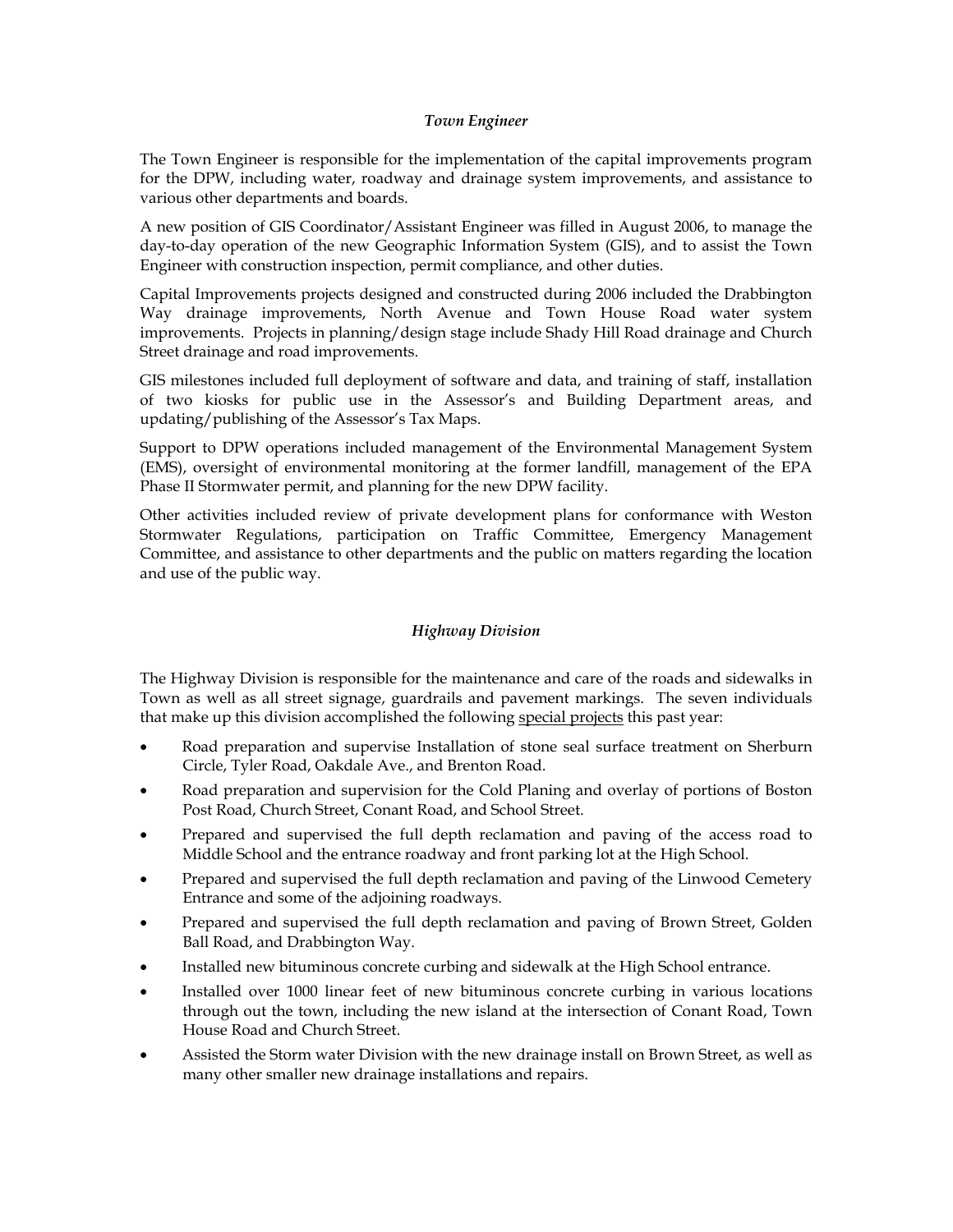• Assisted the Water Division with the rehabilitation of the Paines Hill Water Tank, and then reconstructed the access road to the tank.

In addition, road conditions maintained (potholes patched), vegetation was cut back on the sides of many roads, as well as the removal of tree limbs hanging over roads and sidewalks to promote safe vehicular and pedestrian travel in Town.

The Highway Division responds to snow and ice emergencies as well as downed trees and roadway hazards (potholes).

This year was a great success, the Highway Division and the Stormwater Division performed the usual maintenance tasks while also working together to complete the 2006 road rehabilitation program consisting of over 6 miles of road work.

### *Stormwater Division*

The Stormwater Division is responsible for the maintenance of the Town's storm drains and waterways. This division is made up of three individuals whose focus is promoting Stormwater Management as prescribed by the EPA. Areas of attention include street sweeping, catch basin cleaning, repairs to catch basins and drainage systems and the clearing of brush and debris from brooks, streams and waterways.

Operation highlights of the past year include:

- Rebuilding of 12 drainage structures in various locations around town.
- Built 33 new drainage structures, replaced and/or added 1500 LF of Drain Pipes. This work was performed DPW staff and a rented excavator and was focused primarily on Brown Street, a problem location on Winter Street. The Stormwater staff also worked to solve problem drainage issues at a location on Glen Road, and the intersection of Merriam Street with Westland Road.
- The jetting of 10 drainage systems.
- Removed approximately 250 tons of debris from 151 catch basins.
- Cleared streams, brooks and waterways of brush and debris along Boston Post Road By-Pass, Deer Path Lane, Rockport Road and Westgate Road.
- Swept 87 miles of roadway twice, removing approximately 2100 tons of debris.
- Worked with the Town Engineer, Board of Health and The Conservation Commission to eliminate Stormwater, Wetland and Pollution problems.
- Assisted the other DPW divisions in emergencies and their day to day operations.

The Stormwater Division also responds to snow and ice emergencies as well as all reports of flooding in the Town.

# *Park and Cemetery Division*

The primary responsibility of the Park & Cemetery staff is the care, maintenance, and operation of the Town's Cemeteries. This includes planning funeral arrangements with residents, carrying out interment and committal services, and tending to perpetual care of the landscape. This same crew also cares for several scenic parks and the grounds at an assortment of Town buildings including Town Hall.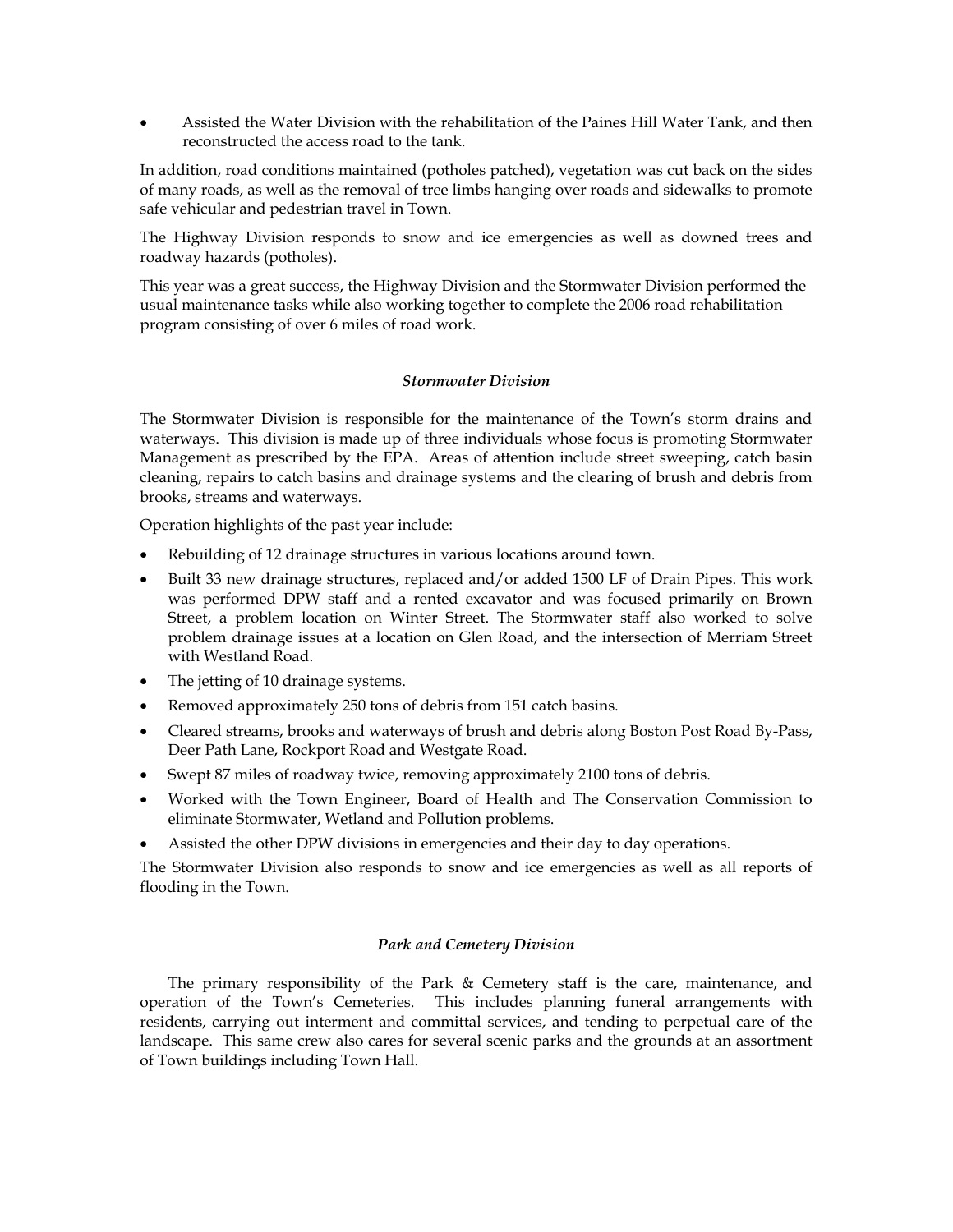Linwood Cemetery is undergoing a much needed face-lift with the addition of a new entrance sign and roadway reconstruction. The cemetery sits on 35 acres of rolling terrain, winding paths, native shrubs, specimen trees, and is a well maintained example of the park-like, romantic style cemetery which became popular in the late 19<sup>th</sup> century. Dating from 1873, it is Weston's largest and only active burial ground. Although nearly picture-perfect, the one missing element was a proper entrance sign to welcome visitors into the hallowed grounds.

For decades Linwood has been marked with only a small metal black and white sign that one might find in a hardware store. Prompted by urgings from residents and patrons, the Park and Cemetery Division embarked on a mission to design and install a new sign, one befitting the grace and grandeur of the landscape and have it in place by Memorial Day. On May 9, the old sign was removed, and in its place stands a structure of grace, elegance, and artistic form which compliments the cemetery as well as the town.

The majority of the paved roads in Linwood are very old and in a deteriorated state. With the help of



the DPW, a comprehensive roadway replacement plan was put into action. This summer over 2300 linear feet of asphalt was replaced and new drainage installed from the entrance leading up into the cemetery. This program is slated to continue for several years until all of the roads in the cemetery are reconstructed.

In recent years we have become increasingly aware of and concerned over the rate of deterioration of many of the headstones and monuments in Central and Farmers' Cemeteries. Many of the monuments, markers, and tombs are failing at an ever increasing rate and without proper and professional care and restoration we fear that these historic pieces will be lost forever.

At last May's Town meeting \$12,500.00 was approved to be expended under the Community Preservation Act for the procurement of consultant services to prepare a Condition Assessment Report. The report will document every stone that is in need of conservation, prioritize the order of repairs, recommend what measures should be taken to achieve the proper results, and provide an overall cost for the project. These repairs require expert advice and implementation. The report is anticipated to be completed in time for the 2007 Town Meeting where we will be asking for additional funding for the actual repair work. By preserving these historic grounds, we in turn preserve the history of those individuals who shaped and defined the character of Weston.

The Weston Garden Club, which has been planting flowers and seasonal arrangements in the watering trough located across from the Town Green since 1948, made a very generous donation to the Town by arranging for, and contributing a large sum of money for its refurbishment. The trough was removed and spent several weeks undergoing an extensive reconditioning process which will keep it looking new for many years. We thank the Garden Club for their continued efforts towards beautifying the town.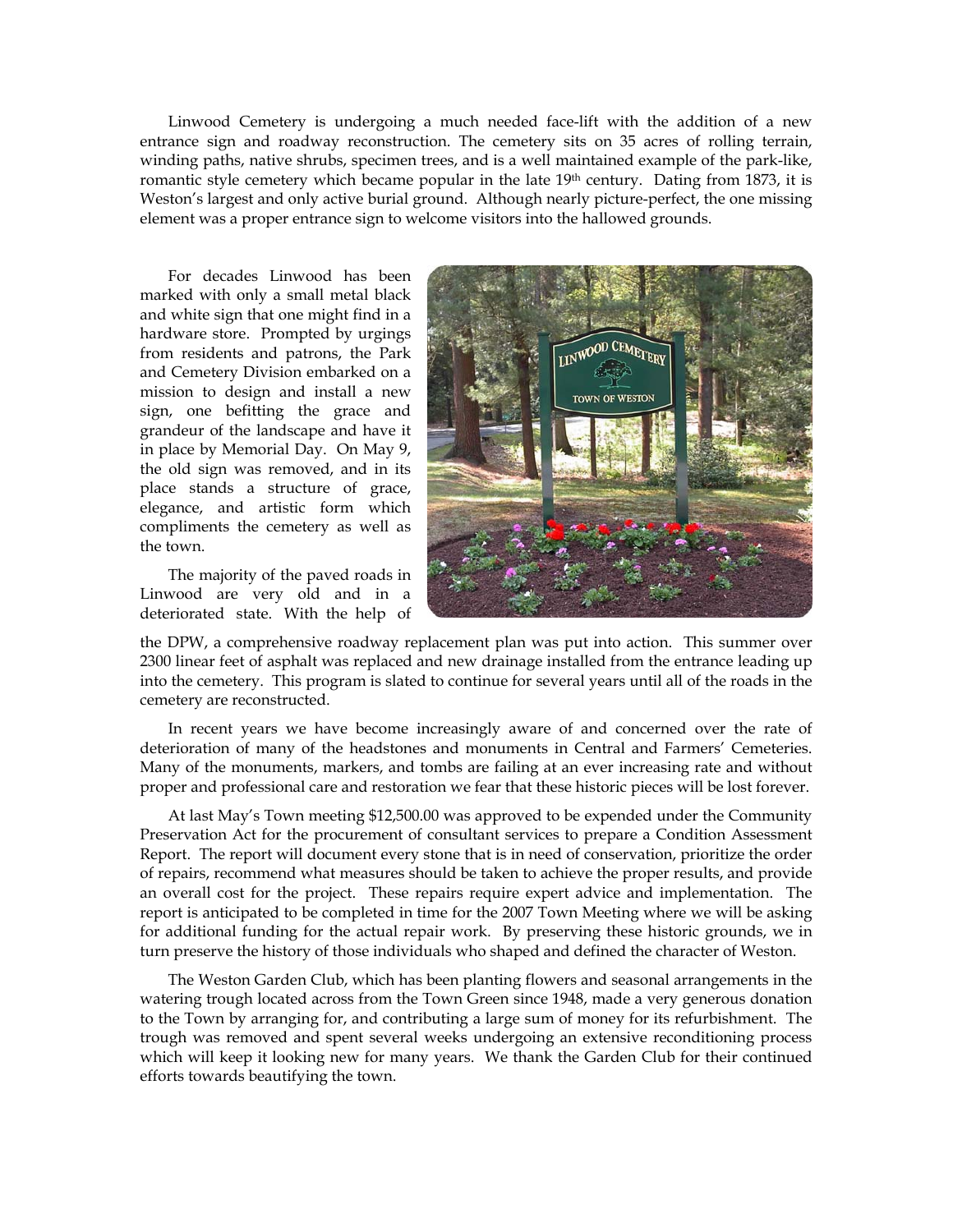As part of its 100th year celebration, the Rotary Club of Weston took on the much needed task of renovating the stairs and pathway that traverses the Town Green. The steps were completely reconstructed using bluestone and fieldstone, and the pathway was re-graded and edged. The Rotary funded this project completely through club fundraisers and donations. Many thanks go out to the club for their generous donation of time and resources and for undertaking such a highly visible and long awaited project.

Town Hall, which has been bathed in virtual darkness at night due to a lack of exterior lighting, will soon be illuminated with colonial-style lampposts around the building, walkways, and parking areas. The Public Spaces Committee was charged with the task of hiring a lighting consultant to help alleviate this problem and to bring about a sense of style and perhaps set the tone for future lighting around the Town Green and Town Center.

For Halloween, the Town Green and other municipal sites were adorned with scarecrows of all shapes and sizes. The Coalition of Weston Organizations hosted a scarecrow making contest for school-age children. The creations were displayed around town for the month of October adding a seasonal feel and providing many topics of conversation.

A pumpkin-making festival was held on the Green on October 21 as part of a High school fundraiser. This event was organized by Hillary Sieber and benefited Camp Sunshine, a camp for children with life-threatening illnesses. Not only was money raised for a most worthy cause, but also, Weston's pumpkins, when added to those at similar event on the Boston Common, broke the world record for pumpkin carving at 30,128.

A newly formed traffic island at the intersection of Town House Rd. and Conant Rd. has been accented with cobblestones and a planting area continuing the efforts to add color and seasonal interest to the Town Center.

We would again like to thank all of the many Garden Club members and other residents who donate their time and knowledge towards the betterment of our surroundings. The Town continues to benefit from this sense of community pride and spirit. There are many unseen hands involved in the planting, care, and watering of the gardens, planters and landscaped areas around town that all deserve our applause.

Throughout the year assistance was given to and received from other Town departments including Highway, Water, Recreation, and Schools.

For information regarding Weston's cemeteries please contact William O'Neil at 781-893-1263 Ext. 16.

The department's fiscal year 2006 statistics are as follows:

| Interments –                           | 70 | <b>Memorials</b> |    |             |
|----------------------------------------|----|------------------|----|-------------|
| Casket -                               |    | Monuments – 34   |    |             |
| $Cremation - 29$                       |    | Markers –        | 22 |             |
| Interment Fees Collected - \$38,700.00 |    | Fees Collected - |    | \$11,387.00 |

**Lot Sale Fees Collected** Perpetual Care Trust Fund - \$20,000.00 Sale of Lots Fund – \$30,000.00 Town Clerk Recording Fees - \$95.00 **Total Cemetery Revenue** - \$100,182.00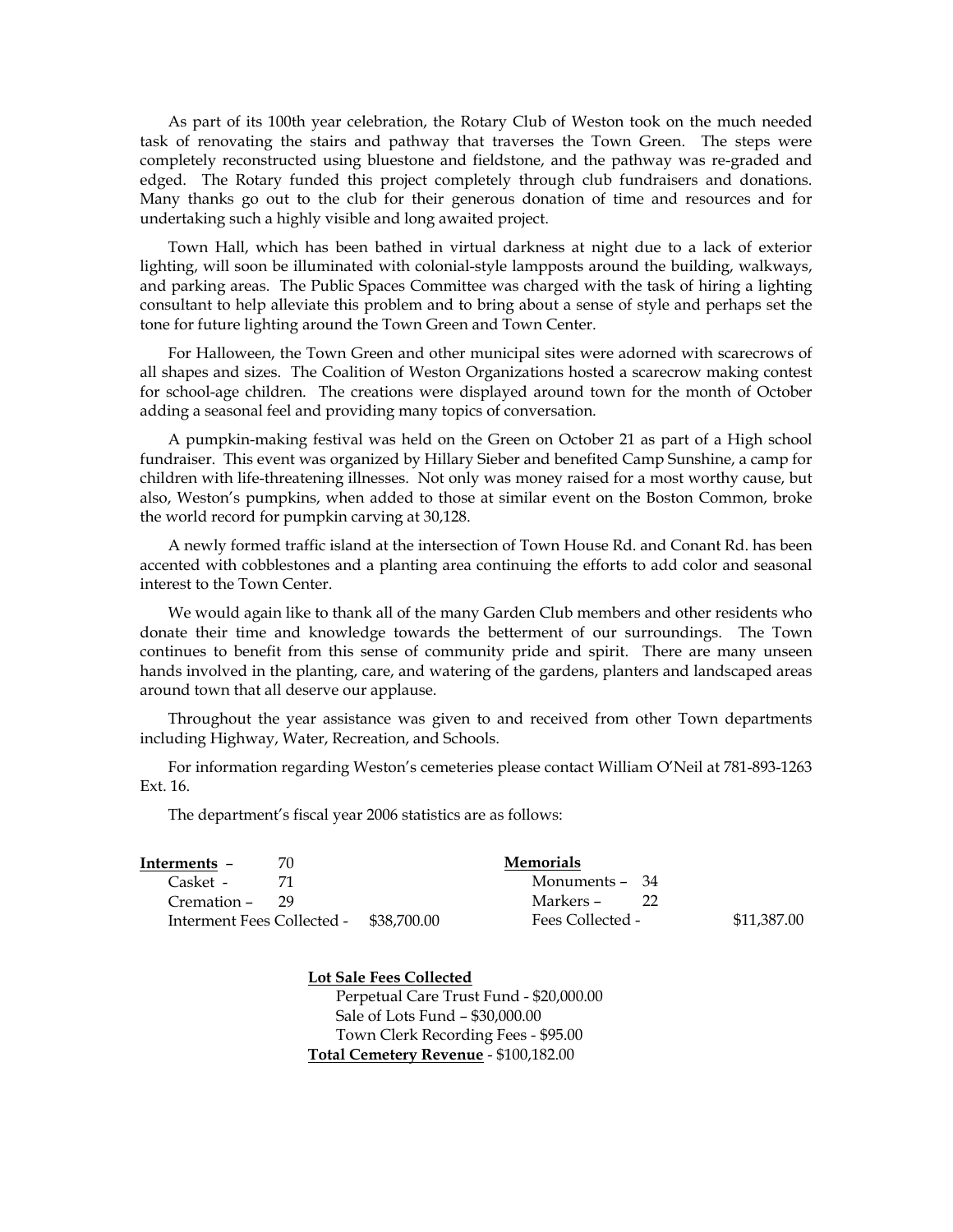#### *Solid Waste and Recycling Division*

Our monthly recycling rates ranged from 35% to 43% with an average of 38.5% during fiscal year 2006. In fiscal year 2006, the average cost to process recycled product was \$21.57 per ton, a decrease of \$0.84 per ton from fiscal year 2005. The average cost to process our solid waste was \$124.25 per ton, an increase of \$1.86 per ton from fiscal year 2005. One thousand six hundred twenty seven (1,627) tons of material was removed from the waste stream by recycling. During fiscal year 2006 recycling generated \$12,384 in revenue and saved a total of \$167,094 in avoided disposal costs. Recycling is tremendous cost avoidance for the Town with the added potential of some revenue.

The annual household hazardous waste collection day will now be held in the spring of 2007. The next collection day will be held on Saturday, April 29, 2007 at the Dept. of Public Works, 190 Boston Post Road By-Pass (Route 20), from 9:00 AM to 1:00 PM. This event is open to Weston residents only. Commercial and industrial wastes will not be accepted. For information please call the Dept. of Public Works at 781-893-1263.

Yard waste is now being collected at the Transfer Station as an added convenience to residents. All residents are welcome to recycle at no charge. An annual fee covers the disposal of Solid Waste. The Transfer Station off of Church Street accommodates all residential trash disposal needs. You may recycle the following: glass containers, newspaper, mixed paper, cardboard, all metals, tin cans, deposit containers, plastic, brush, logs, leaves, grass and other yard trimmings. We also provide a collection area for televisions, computer monitors, and components as well as fluorescent light bulbs per DEP mandate. Donated clothing and household goods for Pine Street Inn and Goodwill Industries are accepted at the Transfer Station as well. Removing these items from the waste stream will result in a continued reduction of expenditures on Solid Waste and Recycling Operations as well as aiding us in our goal for a cleaner and healthier environment.

We would like to announce the retirement of Robert Cronin, who has worked for the Town for over fifty years. Bob has been involved in many facets of the department including Highway, Brush Dump, and for the last several years at the Transfer Station. Bob will continue to act as the Town's Dog Officer and we wish him all the best in his retirement.

Thank you to all individuals and families that continue to recycle. Our recycling program is a success because of your enthusiastic effort!

School and youth groups received tours of the Transfer Station and Recycling Facility. Interested organizations or individuals should call the DPW office at 781-893-1263.

The Division's statistics for fiscal year 2006 are as follows:

| <b>Solid Waste and Recycling Revenues</b> |              | <b>Processed at the Transfer Station</b> |            |  |
|-------------------------------------------|--------------|------------------------------------------|------------|--|
| Resident Permit Sales                     | \$295,730,00 | <b>Total Solid Waste</b>                 | 2,603 Tons |  |
| Recycling Proceeds                        | 12.384.00    | <b>Total Recycled</b>                    | 1,626 Tons |  |
| Total Solid Waste &                       |              | <b>Total Materials</b>                   | 4.229 Tons |  |
| <b>Recycling</b>                          | \$308,114.00 |                                          |            |  |